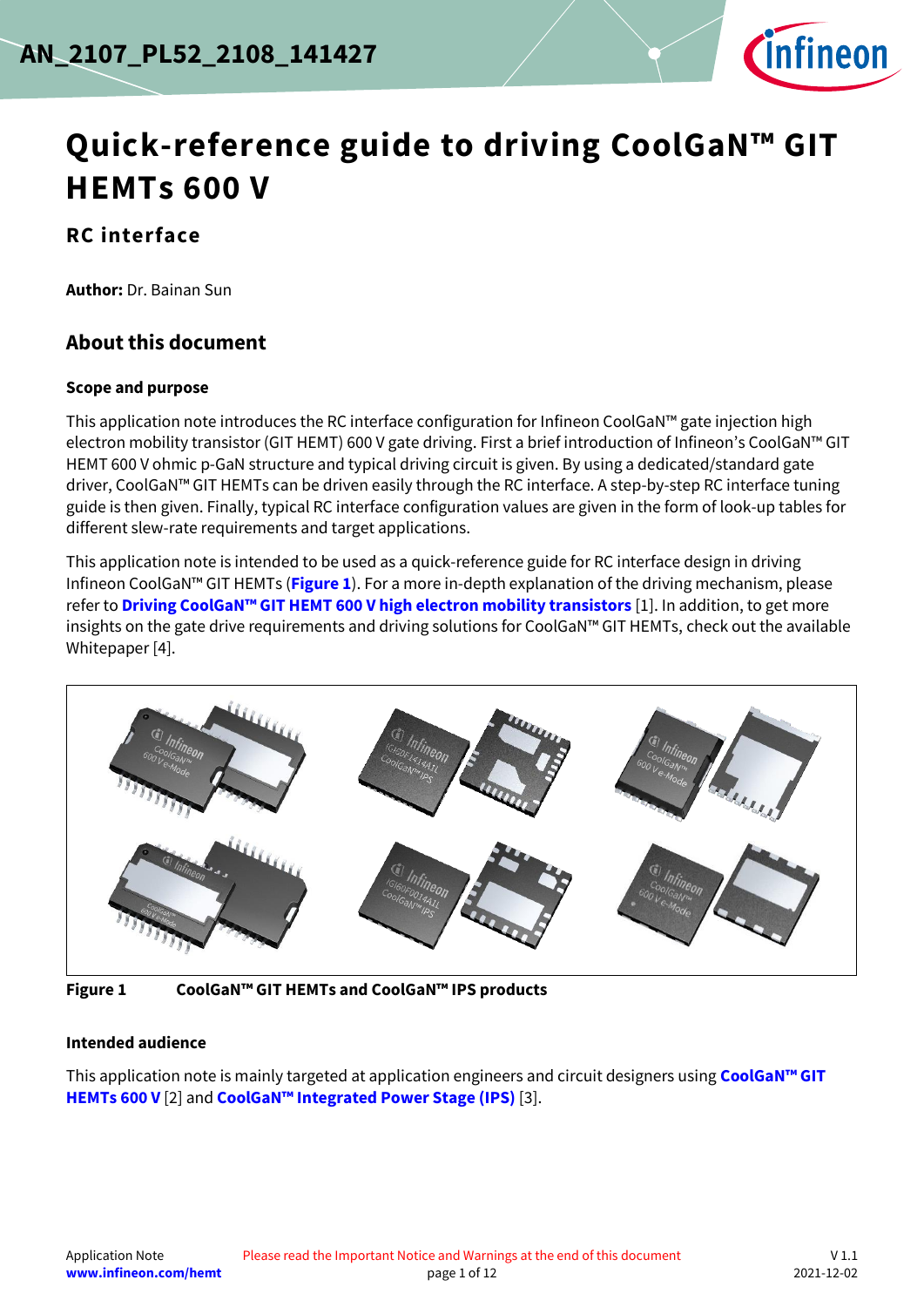

## <span id="page-1-0"></span>**Table of contents**

| $\mathbf{1}$   |  |  |  |  |  |
|----------------|--|--|--|--|--|
| $\overline{2}$ |  |  |  |  |  |
| $\mathbf{3}$   |  |  |  |  |  |
| 3.1            |  |  |  |  |  |
| 3.2            |  |  |  |  |  |
| 3.2.1          |  |  |  |  |  |
| 3.2.2          |  |  |  |  |  |
| 3.2.3          |  |  |  |  |  |
| $\overline{4}$ |  |  |  |  |  |
|                |  |  |  |  |  |
|                |  |  |  |  |  |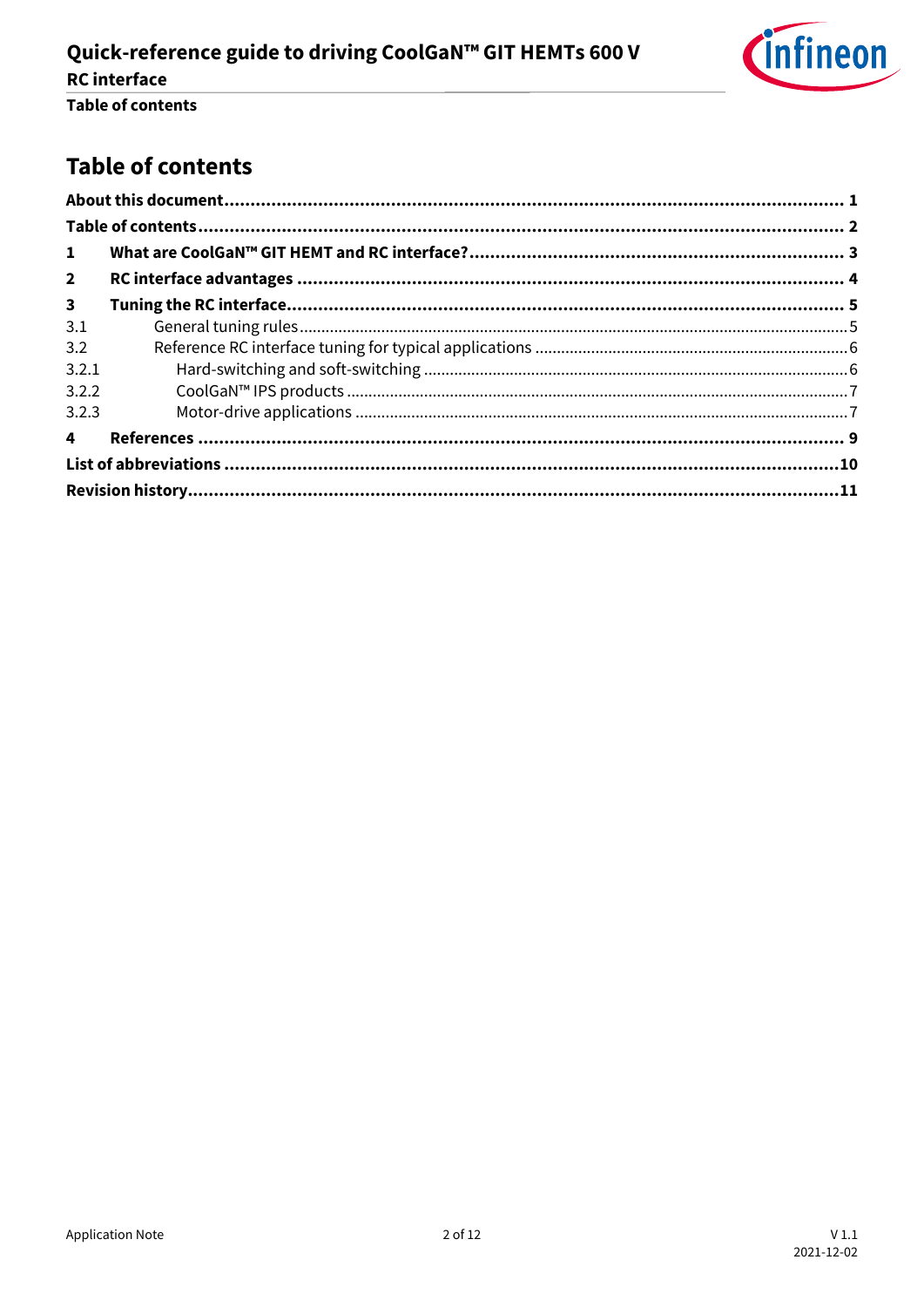

**What are CoolGaN™ GIT HEMT and RC interface?**

### <span id="page-2-0"></span>**1 What are CoolGaN™ GIT HEMT and RC interface?**

Infineon's CoolGaN™ GIT HEMT is a highly efficient GaN transistor technology for power conversion in the voltage range up to 600 V. CoolGaN™ GIT HEMT 600 V adopts an ohmic p-GaN gate structure. Relevant advantages of this construction include:

#### **Positive gate threshold voltage**

CoolGaN™ GIT HEMT is a normally-off device, and its improved figure of merit (FOM) makes it an ideal replacement for a silicon MOSFET in SMPS applications.

#### **Robust and reliable gate drive**

CoolGaN™ GIT HEMTs have diode-like input characteristics. This provides voltage clamp and helps avoid any overvoltage damage to the transistor gate.

#### **Highly stable R**<sub>DS(on)</sub> over drain current

During the CoolGaN™ GIT HEMT on-state, constant gate current enables independence of  $R_{DS(on)}$  over drain current.

Although CoolGaN™ GIT HEMTs are robust enhancement mode devices, their gate module differs from a MOSFET, which behaves like a diode with a forward voltage  $V_F$  of 3 to 4 V. Therefore, a continuous gate current  $I_{ss}$  of a few mA is needed during the steady on-state, and high gate charging currents  $I_{on}$  and  $I_{off}$  up to 1 A are needed for fast-switching transients. Since the switch is normally-off with a low threshold voltage  $V_{th}$  around 1.2 V, a negative gate bias during the off-state is needed to prevent false gate triggering in hard-switching applications.

To avoid a dedicated driver with two separate on-paths and bipolar supply voltage, the RC interface is the gate drive circuit recommended by Infineon for CoolGaN™ GIT HEMTS 600 V GIT, which is shown in **[Figure 2](#page-2-1)**.

Three components in the RC interface are included in the gating circuit:

 $R_{ss}$ : steady-state gate current tuning resistor

 $R_{tr}$ : transient switching speed dv/dt tuning resistor

 $C<sub>c</sub>$ : coupling capacitor as charge pump to provide fast-switching transient as well as negative gate bias



<span id="page-2-1"></span>**Figure 2 Typical gate drive RC interface for Infineon CoolGaN™ GIT HEMT 600 V**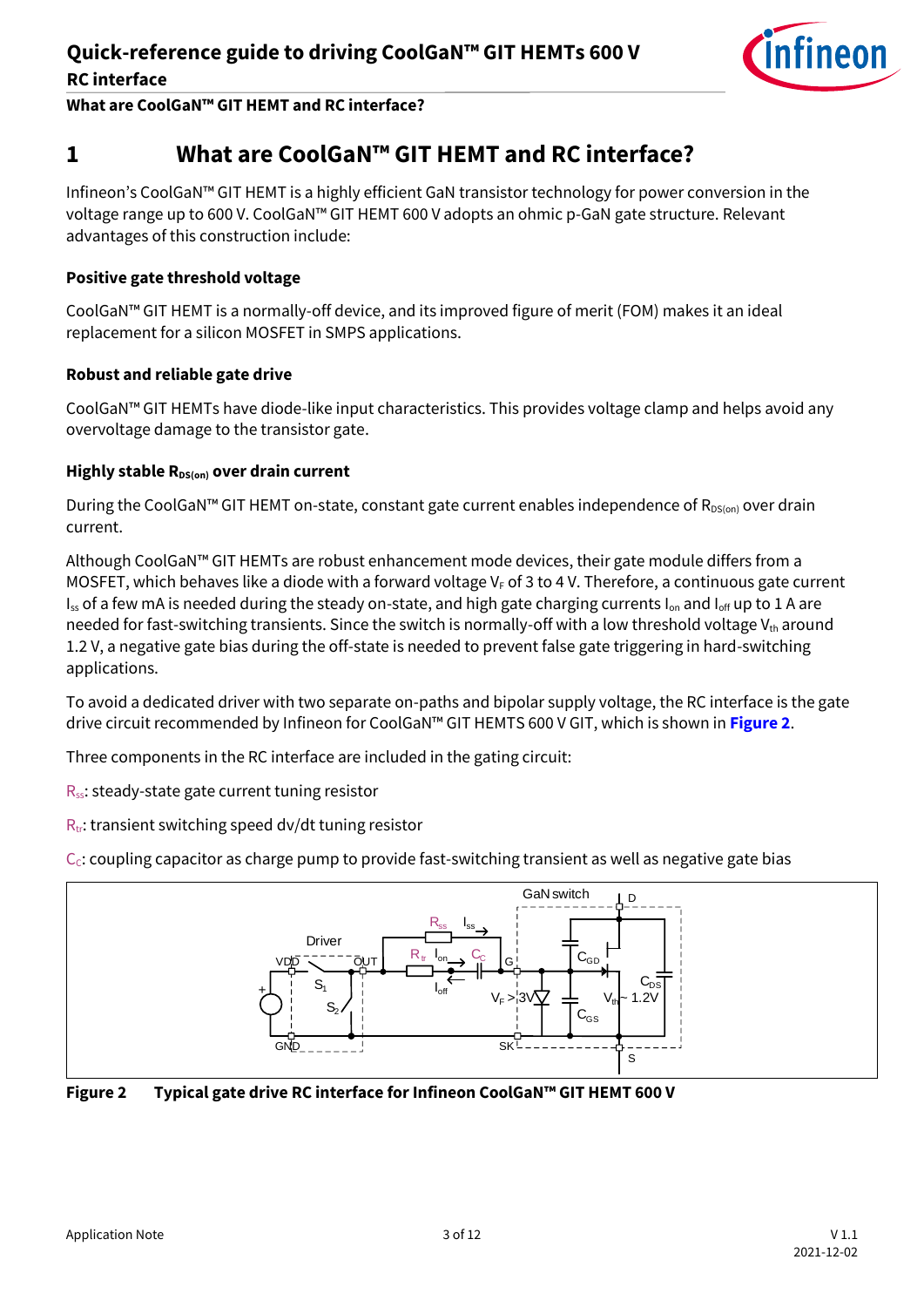

**RC interface advantages**

### <span id="page-3-0"></span>**2 RC interface advantages**

Key advantages of the RC interface scheme include:

### **Ease of use**

Negative gate voltage can be directly tuned with the RC interface configuration. No level-shift circuit is needed in the gate driver. The RC interface is compatible with dedicated/standard gate drivers.

#### **Controllable dv/dt transient control**

Turn-on/-off speed, on-state gate current and off-state reverse gate bias voltage are controllable thanks to the RC interface, which can be fine-tuned for EMI control, common-mode noise reduction and motor-drive applications.

#### **Efficient drive**

Negative gate bias is gradually discharged after the turn-off transient, which is beneficial for power loss reduction during operation in the third quadrant.

The typical gating waveform of the Infineon RC interface and piecewise analysis of the gating procedure of CoolGaN™ GIT HEMTs are given in **[Figure 3](#page-3-1)** and **[Figure 4](#page-3-2)** respectively. During the gate-on transient, the fastcharging path is formed by  $R_{tr}$  and  $C_c$ . After that, constant current is injected into the CoolGaN<sup>™</sup> GIT HEMT gate through R<sub>ss</sub> during the transistor steady on-state. During the gate-off transient, gate charge is discharged through  $R_{tr}$  and  $C_c$ . During the off-state, charge stored in the coupling capacitor  $C_c$  is gradually discharged, which contributes to negative gate voltage - $V_N$  and then gradually decreases to - $V_{Nf}$ .



<span id="page-3-1"></span>**Figure 3 Typical gate voltage of CoolGaN™ GIT HEMT**



<span id="page-3-2"></span>**Figure 4 Typical gating procedure of CoolGaN™ GIT HEMTs**

Application Note  $4$  of 12 V 1.1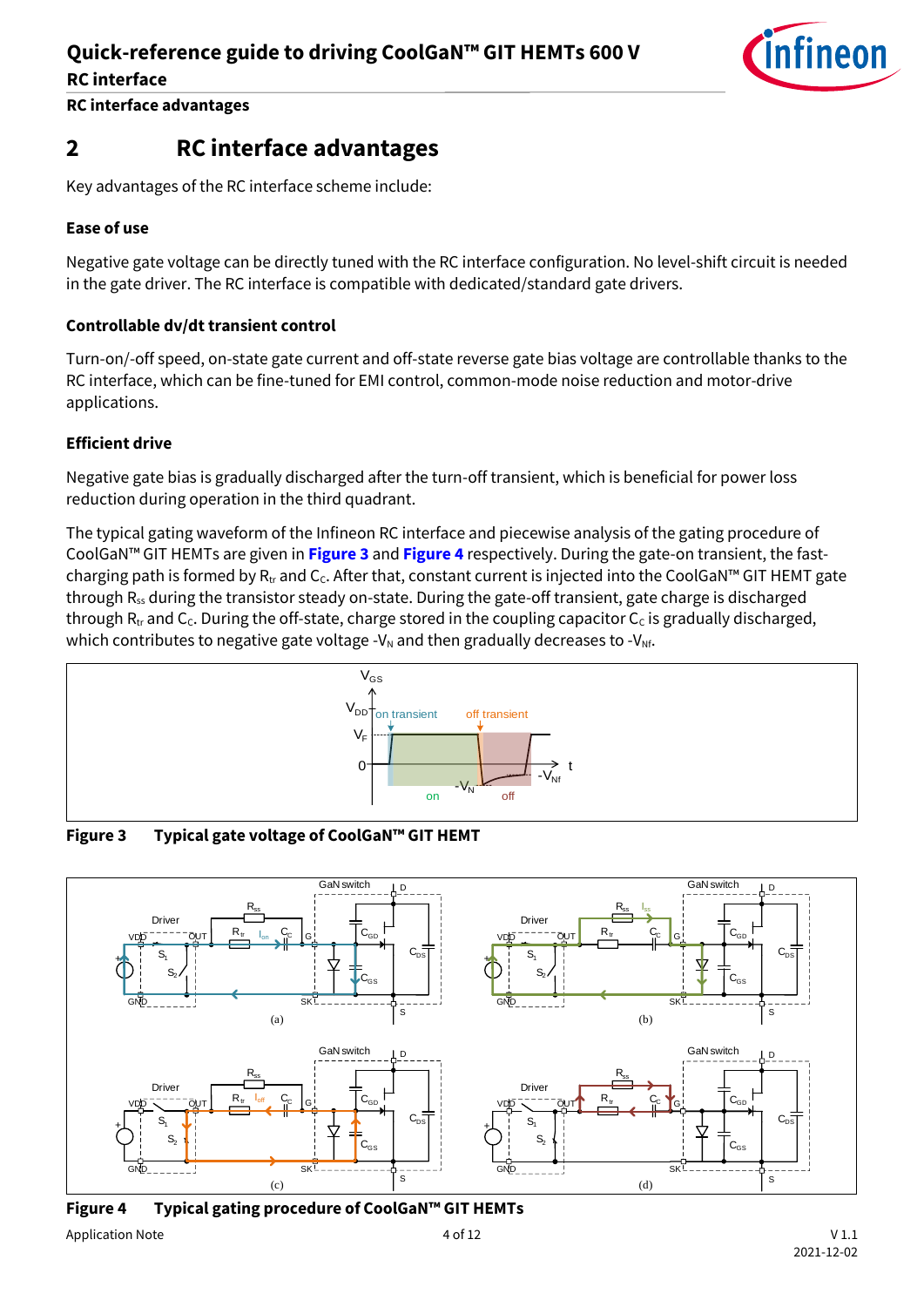

**Tuning the RC interface**

### <span id="page-4-0"></span>**3 Tuning the RC interface**

### <span id="page-4-1"></span>**3.1 General tuning rules**

#### **Rss tuning**

 $R_{ss}$  is tuned according to gate voltage V<sub>DD</sub>, gate diode forward voltage drop V<sub>F</sub> (3~4 V), and desired on-state gate current I<sub>ss</sub>. Reference R<sub>ss</sub> selection in different R<sub>DS(on)</sub> devices is given in [Table 1](#page-4-2).

It should be noted that reference  $I_{ss}$  and  $R_{ss}$  values are given to maintain the device at low  $R_{DS(on)}$  in typical applications. In low source current applications, dependence of device  $R_{DS(on)}$  on  $I_{ss}$  is low. In this case, a higher R<sub>ss</sub> value can be chosen to lower gate driver loss and achieve higher overall efficiency. In high source current applications, a lower  $R_{ss}$  value should be used to maintain the device at the lowest  $R_{DS(on)}$ .

Please always refer to typical drain-source on-resistance curve in the CoolGaN™ GIT HEMT and CoolGaN™ IPS product datasheet for fine-tuning in different source current use cases.

$$
I_{SS} = \frac{V_{DD} - V_F}{R_{SS}}\tag{1}
$$

| $R_{DS(on,typ)}$     | 55 m $\Omega$ | $100 \text{ m}\Omega$ | 140 m $\Omega$ | $200 \text{ m}\Omega$ | $270 \text{ m}\Omega$ | 500 m $\Omega$           |
|----------------------|---------------|-----------------------|----------------|-----------------------|-----------------------|--------------------------|
| $R_{DS(on,max)}$     | 70 mΩ         | 130 m $\Omega$        | 190 $m\Omega$  | $260 \text{ m}\Omega$ | 340 m $\Omega$        | $650 \,\mathrm{m}\Omega$ |
| Reference $I_{ss}$   | $10 - 12$ mA  | $5~6$ mA              | $3 - 4$ mA     | $\sim$ 3 mA           | $\sim$ 2 mA           | $\sim$ 1 mA              |
| <b>Reference Rss</b> | 470 Ω         | $860\Omega$           | 1.2 kΩ         | 1.5 k $\Omega$        | $2.2 k\Omega$         | 4 k $\Omega$             |

#### <span id="page-4-2"></span>**Table 1 Reference Iss value for different CoolGaN™ GIT HEMTs**

*Note: Reference R*<sub>*ss*</sub> *values are given with V<sub>DD</sub> = 8 V.* 

#### **Rtr tuning**

 $R_{tr}$  is tuned according to the desired switching slew rate in different applications. In hard-switching conditions, low R<sub>tr</sub> is desired to achieve a high slew rate and thus reduce hard-switching loss. A typical R<sub>tr</sub> value for R<sub>DS(on,typ)</sub>  $= 140$  mΩ device is within the range of 20 to 50 Ω with V<sub>DD</sub> = 8 V. This value can be scaled to other ohmic class devices according to the desired slew rate. In soft-switching conditions, selection of  $R_{tr}$  is uncritical.

Maximum source and sink current can be quantified according to:

$$
I_{on,max} \sim \frac{v_{DD} - v_{Nf}}{R_{tr}} \qquad I_{off,max} \sim \frac{v_{th} + v_N}{R_{tr}} \tag{2}
$$

#### **C<sup>C</sup> tuning**

 $C_c$  is tuned according to the desired negative gate voltage bias -V<sub>N</sub> during the transistor off-state. V<sub>N</sub> must always be positive and can be quantified according to:

$$
V_N = \frac{c_c \cdot (v_{DD} - v_F) - Q_{Geq}}{c_c + c_{GS}}\tag{3}
$$

with Q<sub>Geq</sub> denoting an equivalent switching gate charge (Q<sub>Geq</sub> = Q<sub>GS</sub> for a hard-switching system and Q<sub>Geq</sub> ~ Q<sub>GS</sub> +  $Q_{GD}$  for a soft-switching system).

In hard-switching conditions,  $V_N$  is recommended around 4 to 5 V depending on circuit topology and slew rate, which should be designed according to a trade-off between false trigger immunity and third-quadrant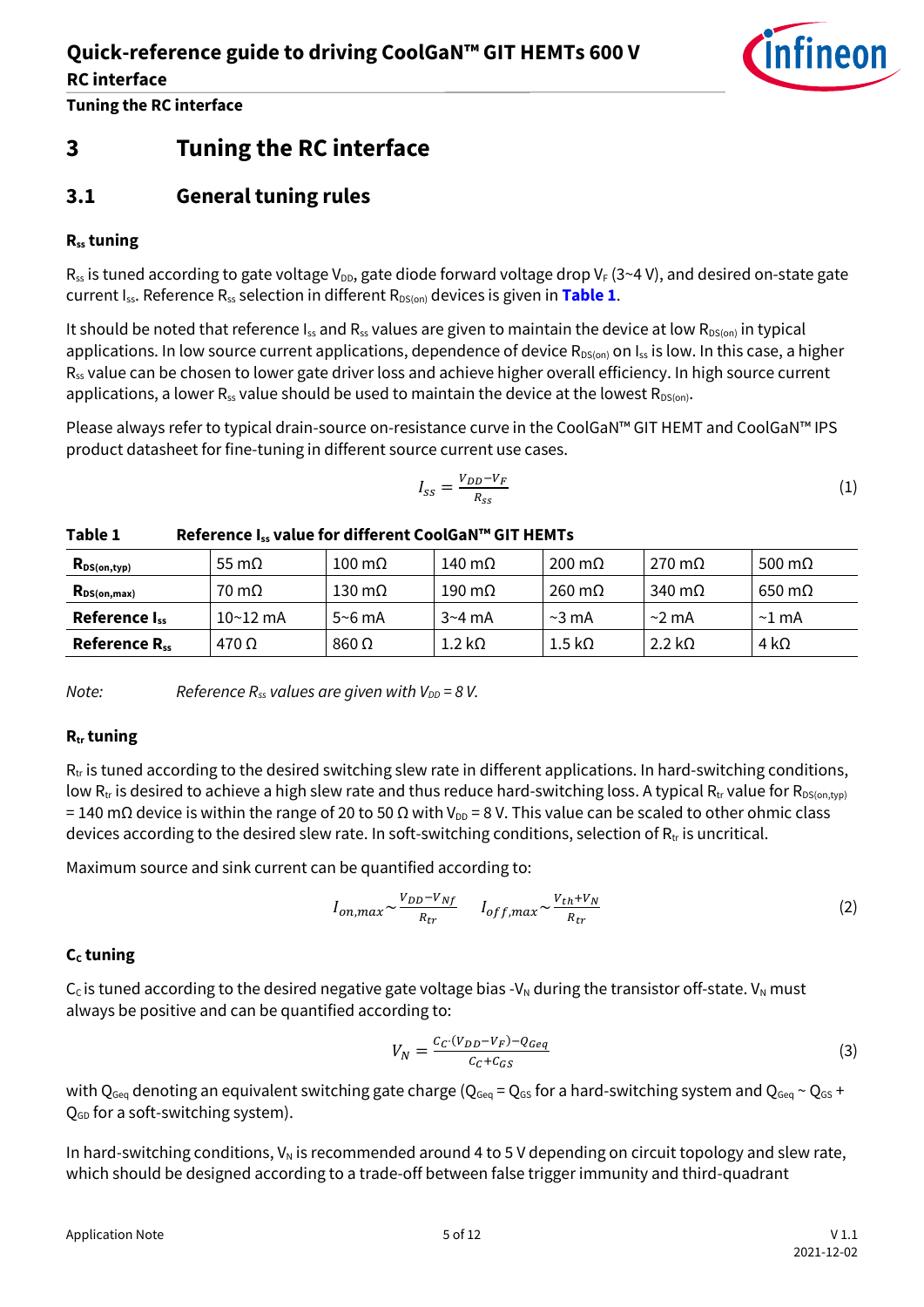### **Quick-reference guide to driving CoolGaN™ GIT HEMTs 600 V RC interface**



#### **Tuning the RC interface**

operation loss. In soft-switching conditions,  $V_N$  can be lowered down to 2 V or even close to zero in specific softswitching topologies.

### <span id="page-5-0"></span>**3.2 Reference RC interface tuning for typical applications**

### <span id="page-5-1"></span>**3.2.1 Hard-switching and soft-switching**

In hard-switching applications, the turn-on slew rate should be well-controlled to achieve a trade-off between switching loss and drain-source voltage overshoot. Typical RC interface designs in hard-switching applications are given in **[Table 2](#page-5-2)**.

| $R_{DS(on,typ)}$ | $R_{DS(on,max)}$     | $R_{tr}$     | $R_{ss}$      | $\mathsf{C}_{\mathsf{C}}$ | Turn-on slew<br>rate | $-VN$              |
|------------------|----------------------|--------------|---------------|---------------------------|----------------------|--------------------|
| 55 m $\Omega$    | $70 \text{ m}\Omega$ | $5.6 \Omega$ | $470\,\Omega$ | $3.3$ nF                  | $\sim$ 105 V/ns      | $\sim$ -3 V        |
|                  |                      | $10 \Omega$  | $470\,\Omega$ | $3.3$ nF                  | $\sim$ 90 V/ns       | $\sim$ -3 V        |
|                  |                      | $15 \Omega$  | $470\,\Omega$ | $3.3$ nF                  | $\sim$ 75 V/ns       | $\sim$ -3 V        |
|                  |                      | $10 \Omega$  | $470\,\Omega$ | 4.7 nF                    | $\sim$ 90 V/ns       | $-4 V$ ~ $-5 V$    |
| 140 $m\Omega$    | 190 $m\Omega$        | $20 \Omega$  | $1.8 k\Omega$ | $1.5$ nF                  | $\sim$ 100 V/ns      | $\sim$ -3 V        |
|                  |                      | $27 \Omega$  | $1.8 k\Omega$ | $1.5$ nF                  | $\sim$ 80 V/ns       | $\sim$ -3 V        |
|                  |                      | $47 \Omega$  | $1.8 k\Omega$ | $1.5$ nF                  | ~ 60 V/ns            | $\sim$ -3 V        |
|                  |                      | $20 \Omega$  | $1.8 k\Omega$ | $3.3$ nF                  | $\sim$ 100 V/ns      | $-4$ V $\sim$ -5 V |

#### <span id="page-5-2"></span>**Table 2 Typical RC interface designs in hard-switching applications**

*Note: Reference values are given with EiceDRIVER™ 1EDi/2EDi series gate driver and V<sub>DD</sub> = 8 V. The slew rate in applications is subject to system design and PCB layout.*



<span id="page-5-3"></span>**Figure 5 Reference RC interface design for CoolGaN™ GIT HEMT in separate gate path applications**

When designing a gate driver with a separate gate path, the RC interface can be configured with an independent transient gate-on resistor  $R_{tr, on}$  and gate-off resistor  $R_{tr, off}$ , as shown in **[Figure 5\(](#page-5-3)a)**. For a gate driver with unified output, a diode in the gate-off loop can be installed to independently control the turn-on and turn-off speed as shown in **[Figure 5\(](#page-5-3)b)**. In hard-switching applications, a larger R<sub>tron</sub> is selected to avoid transistor drain-source voltage overshoot and a smaller  $R_{tr\_off}$  is selected to guarantee sufficient damping of oscillations in the gate loop.

In soft-switching applications, simultaneous high current and high voltage in the power switching is avoided, which yields much slower voltage transients with typical slopes of only a few V/ns. Negative gate voltage bias (-V<sub>N</sub>) should be chosen to be as low as possible, recommended within -2 V. R<sub>tr\_on</sub> and R<sub>tr\_off</sub> are obviously less critical in soft-switching applications and can be chosen to be higher than in hard-switching applications.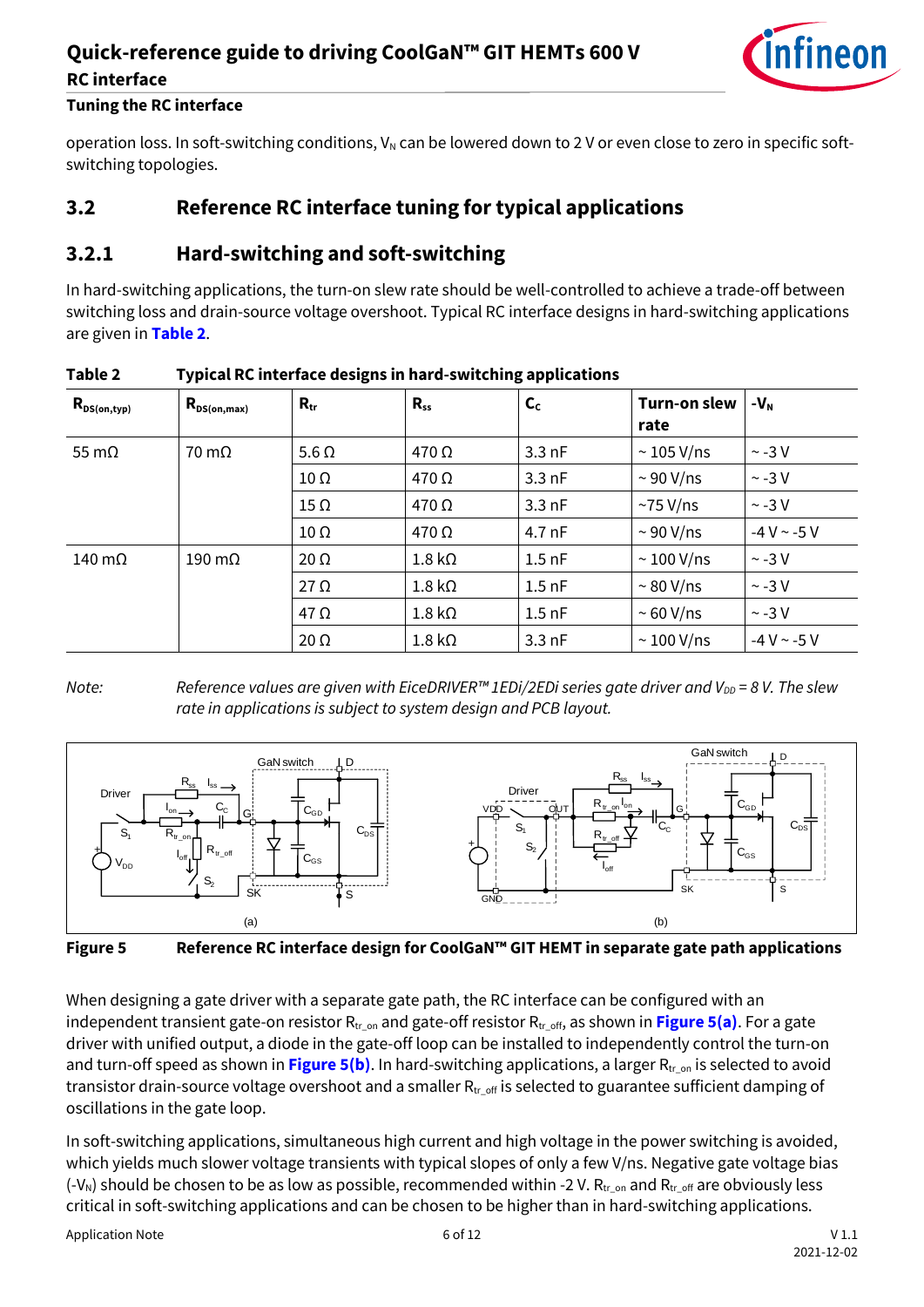

**Tuning the RC interface**

### <span id="page-6-0"></span>**3.2.2 CoolGaN™ IPS products**



<span id="page-6-2"></span>**Figure 6 RC interface configuration in CoolGaN™ IPS products**

The RC interface circuit is also compatible with **[CoolGaN™ IPS products](https://www.infineon.com/coolgan-ips)**. The same tuning circuit and methodology can be configured in half-bridge and single-channel products, as shown in **[Figure 6](#page-6-2)**.

### <span id="page-6-1"></span>**3.2.3 Motor-drive applications**

CoolGaN™ GIT HEMTs are advantageous in motor-drive applications for their low switching loss, small form factor and high temperature stability characteristics. Considering the physical limitations of motor winding, the slew rate of CoolGaN™ GIT HEMTs should be largely reduced. To achieve this goal, the RC interface shown in **[Figure 7](#page-6-3)** should be configured.



<span id="page-6-3"></span>**Figure 7 Reference RC interface configuration for CoolGaN™ GIT HEMTs in motor-drive applications**

<span id="page-6-4"></span>

| Table 3 | Reference RC interface design for CoolGaN™ GIT HEMTs in motor-drive applications |  |
|---------|----------------------------------------------------------------------------------|--|
|         |                                                                                  |  |

| $R_{DS(on,typ)}$      | $R_{DS(on,max)}$      | $R_{tr\_on}$ | $R_{tr\_off}$ | ີ    | $R_{ss}$    | <b>⊾</b> gd_ext | $R_{\text{damp}}$ | $\mathbf{v}_{\rm gs\_ext}$ | <b>Slew</b><br>rate |
|-----------------------|-----------------------|--------------|---------------|------|-------------|-----------------|-------------------|----------------------------|---------------------|
| $270 \text{ m}\Omega$ | $340 \text{ m}\Omega$ | $200 \Omega$ | $20 \Omega$   | 3 nF | $2 k\Omega$ | $5-9$ pF        | 50 $\Omega$       | 100pF                      | $\sim$ 5 V/ns       |
| $270 \text{ m}\Omega$ | 340 $m\Omega$         | $200 \Omega$ | $20 \Omega$   | 3 nF | $2 k\Omega$ | W/O             | w/o               | 2nF                        | $\sim$ 10 V/ns      |

*Reference values are given with EiceDRIVER™ 1EDi/2EDi series gate driver and V<sub>DD</sub> = 8 V. The slew Property <i>Reference values are given with EiceDRIVER™ 1EDi/2EDi series gate driver and V<sub>DD</sub> = 8 V. The slew rate in applications is subject to system design and PCB layout.*

Application Note  $\qquad \qquad \qquad$  7 of 12 V 1.1 The RC interface values shown in **[Table 3](#page-6-4)** are given as reference design for motor-drive applications. A large gate-on resistor  $R_{tr\_on}$  is selected to slow down the switching speed. A low gate resistance path formed by  $R_{tr\_off}$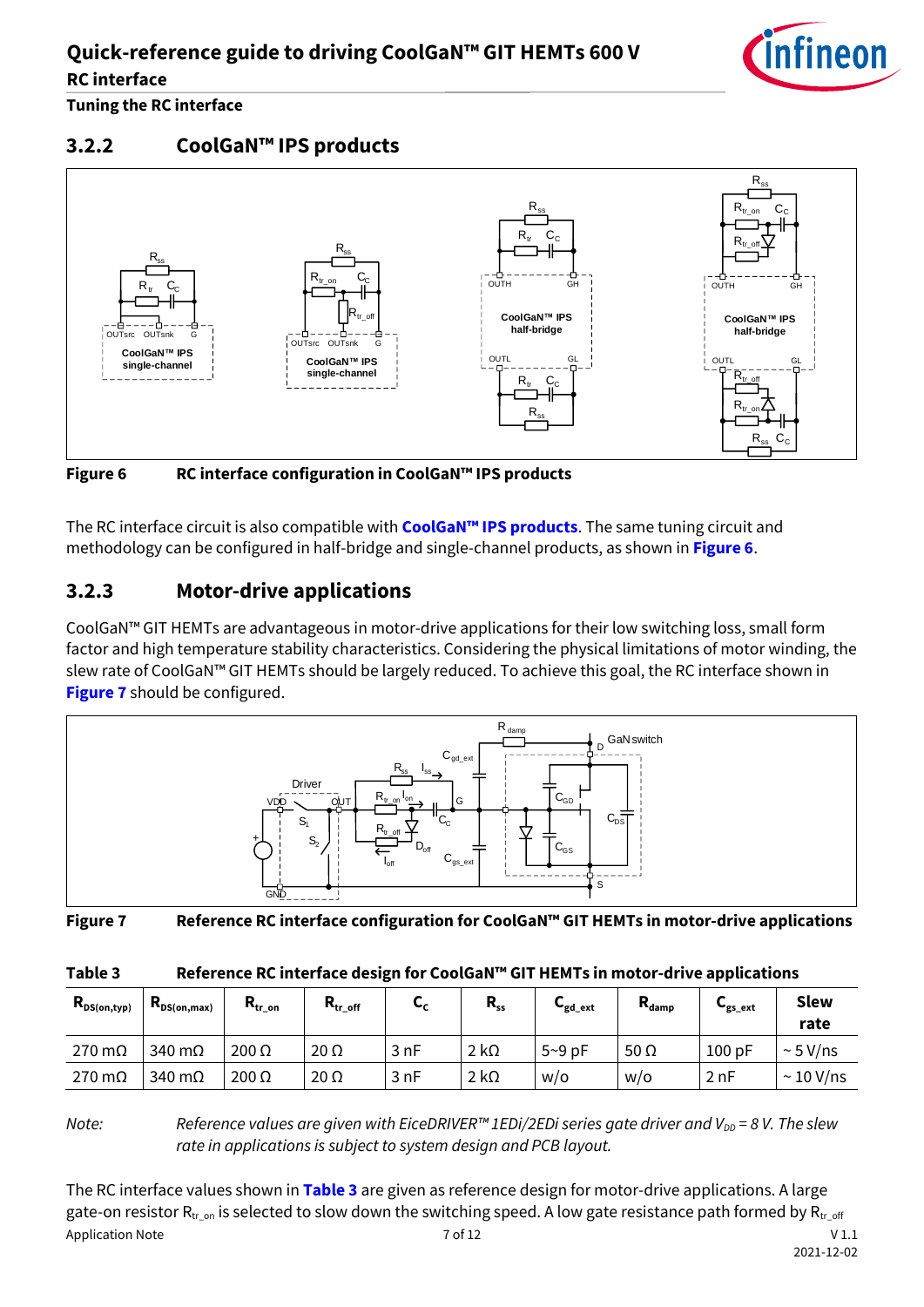## **Quick-reference guide to driving CoolGaN™ GIT HEMTs 600 V RC interface**



### **Tuning the RC interface**

and D<sub>off</sub> provides safe turn-off conditions. Extra capacitance C<sub>gs\_ext</sub> and C<sub>gd\_ext</sub> is paralleled to the transistor input to slow down the switching speed to 5 V/ns and prevent false triggering. Rdamp is installed to the external C<sub>gd\_ext</sub> path to prevent unwanted gate ringing. For space-constrained applications, a high blocking voltage  $C_{gd\_ext}$ capacitor is not wanted. In this case, a larger  $C_{gs\_ext}$  can be selected to reduce slew rate down to 10 V/ns.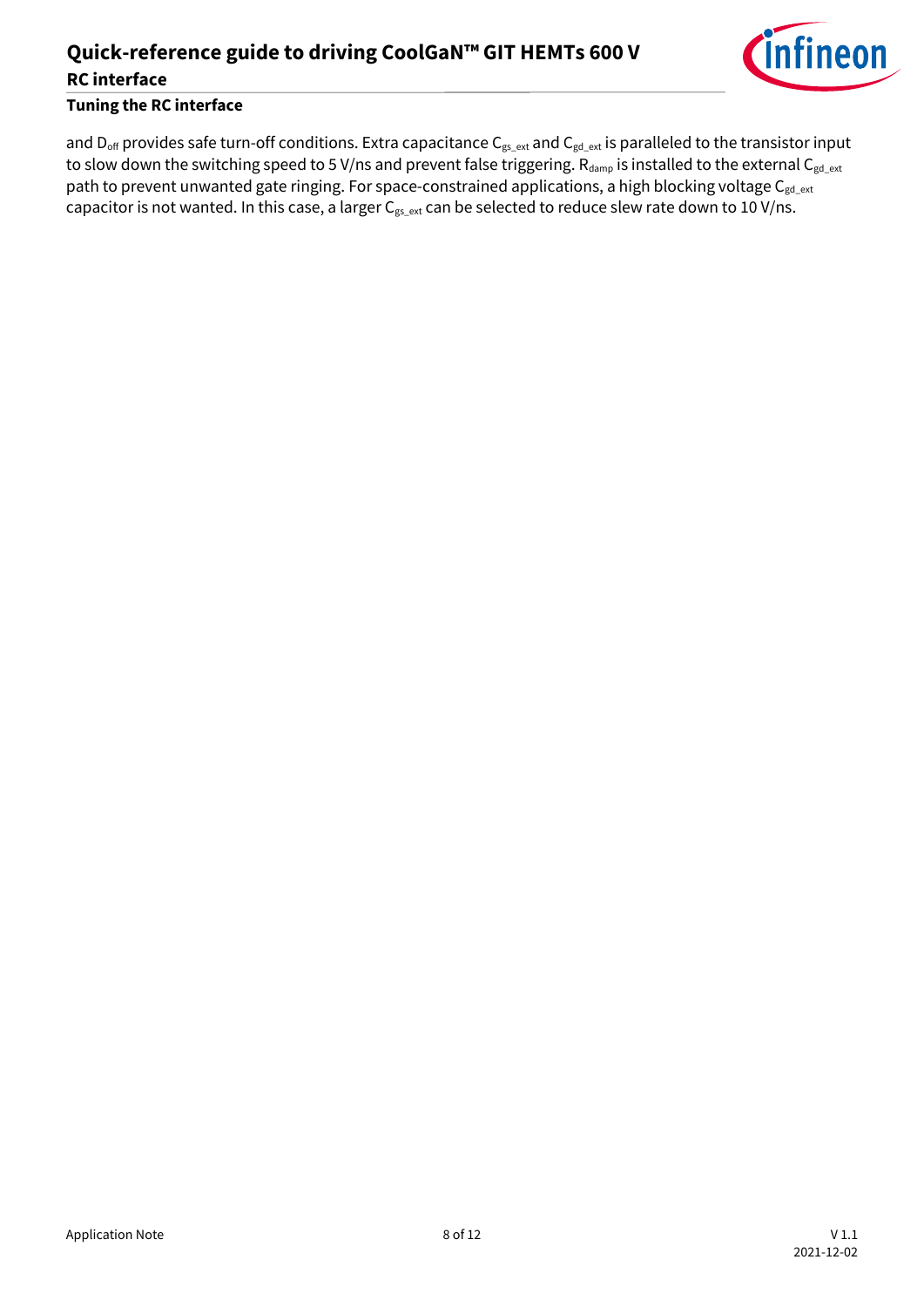

**References**

### <span id="page-8-4"></span>**4 References**

- <span id="page-8-0"></span>[1] Application note: **Driving CoolGaN™ [GIT HEMT 600 V high electron mobility transistors](https://www.infineon.com/dgdl/Infineon-ApplicationNote_CoolGaN_600V_emode_HEMTs_Driving_CoolGaN_high_electron_mobility_transistors_with_EiceDRIVER_1EDI_Compact-ApplicationNotes-v02_00-EN.pdf?fileId=5546d46262b31d2e016368e4d7a90708)**
- <span id="page-8-2"></span>[2] Infineon CoolGaN™ HEMT: **<https://www.infineon.com/coolgan>**
- <span id="page-8-3"></span>[3] Infineon CoolGaN™ Integrated Power Stage (IPS): **<https://www.infineon.com/coolgan-ips>**
- <span id="page-8-1"></span>[4] White paper: Gallium nitride - **[Gate drive solutions for CoolGaN™ GIT HEMTs](https://www.infineon.com/dgdlac/Infineon-Gallium_nitride_Gate_drive_solutions_for_CoolGaN_GIT_HEMTs-Whitepaper-v02_00-EN.pdf?fileId=5546d462766cbe86017684b68afc5360)**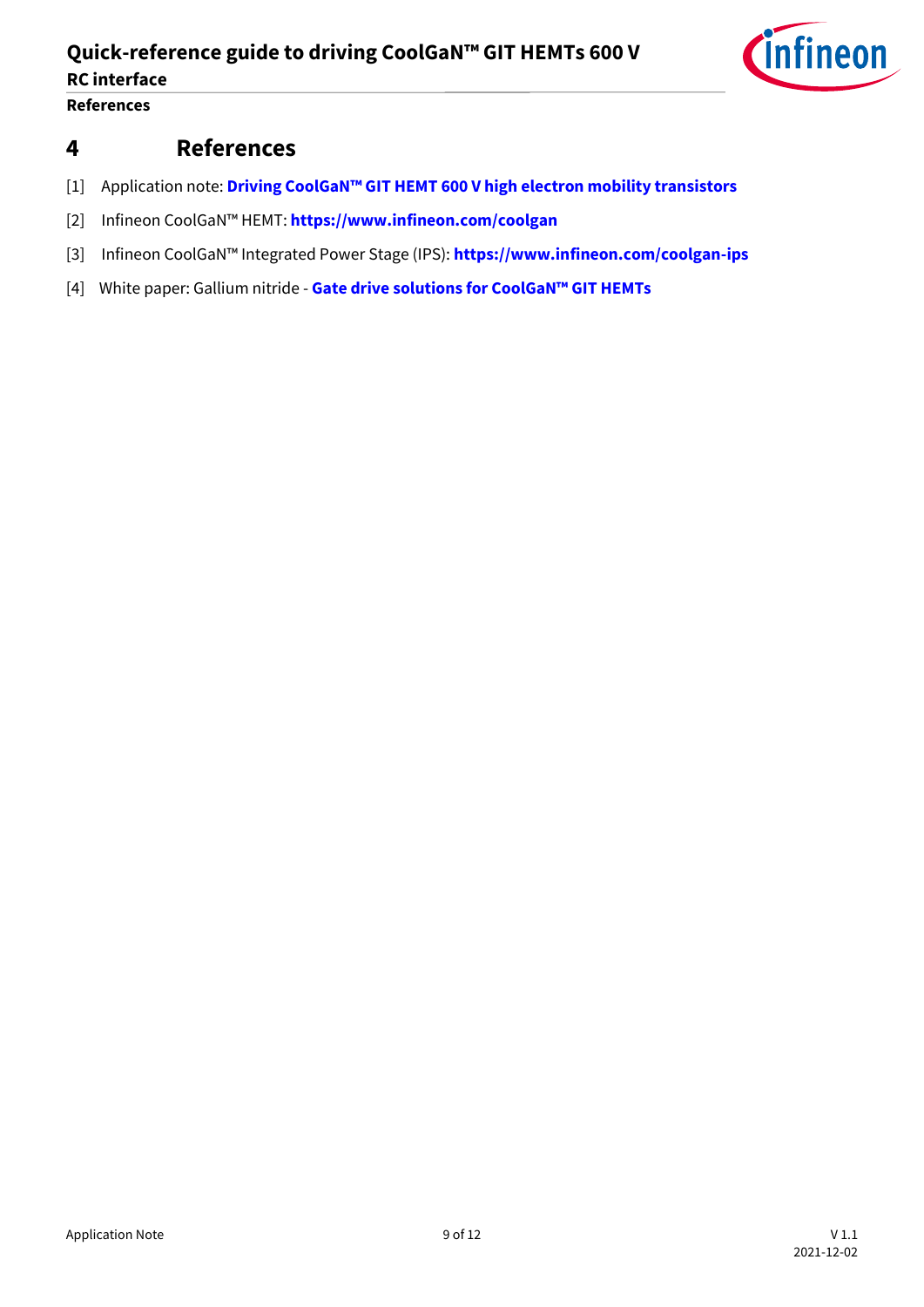

### <span id="page-9-0"></span>**List of abbreviations**

|                         | $I_{\text{off}}\text{.}\dots\text{.}\dots\text{.}\dots\text{.}\dots\text{.}\dots\text{.}\dots\text{.}\dots\text{.}\dots\text{.}\dots\text{.}\dots\text{.}\dots\text{.}\dots\text{.}\dots\text{.}\dots\text{.}\dots\text{.}$ |
|-------------------------|-----------------------------------------------------------------------------------------------------------------------------------------------------------------------------------------------------------------------------|
|                         |                                                                                                                                                                                                                             |
|                         |                                                                                                                                                                                                                             |
|                         |                                                                                                                                                                                                                             |
|                         |                                                                                                                                                                                                                             |
|                         |                                                                                                                                                                                                                             |
|                         |                                                                                                                                                                                                                             |
|                         |                                                                                                                                                                                                                             |
|                         | $V_{\text{DD}}\text{}{}\text{}{}\text{}{}\text{}{}\text{}{}\text{}{}\text{}{}\text{}{}\text{}\text{} \text{gate-supply voltage}$                                                                                            |
|                         |                                                                                                                                                                                                                             |
|                         |                                                                                                                                                                                                                             |
|                         |                                                                                                                                                                                                                             |
|                         |                                                                                                                                                                                                                             |
|                         |                                                                                                                                                                                                                             |
|                         |                                                                                                                                                                                                                             |
|                         |                                                                                                                                                                                                                             |
|                         |                                                                                                                                                                                                                             |
|                         |                                                                                                                                                                                                                             |
|                         |                                                                                                                                                                                                                             |
|                         |                                                                                                                                                                                                                             |
| <b>Application Note</b> | 10 of 12<br>V1.1                                                                                                                                                                                                            |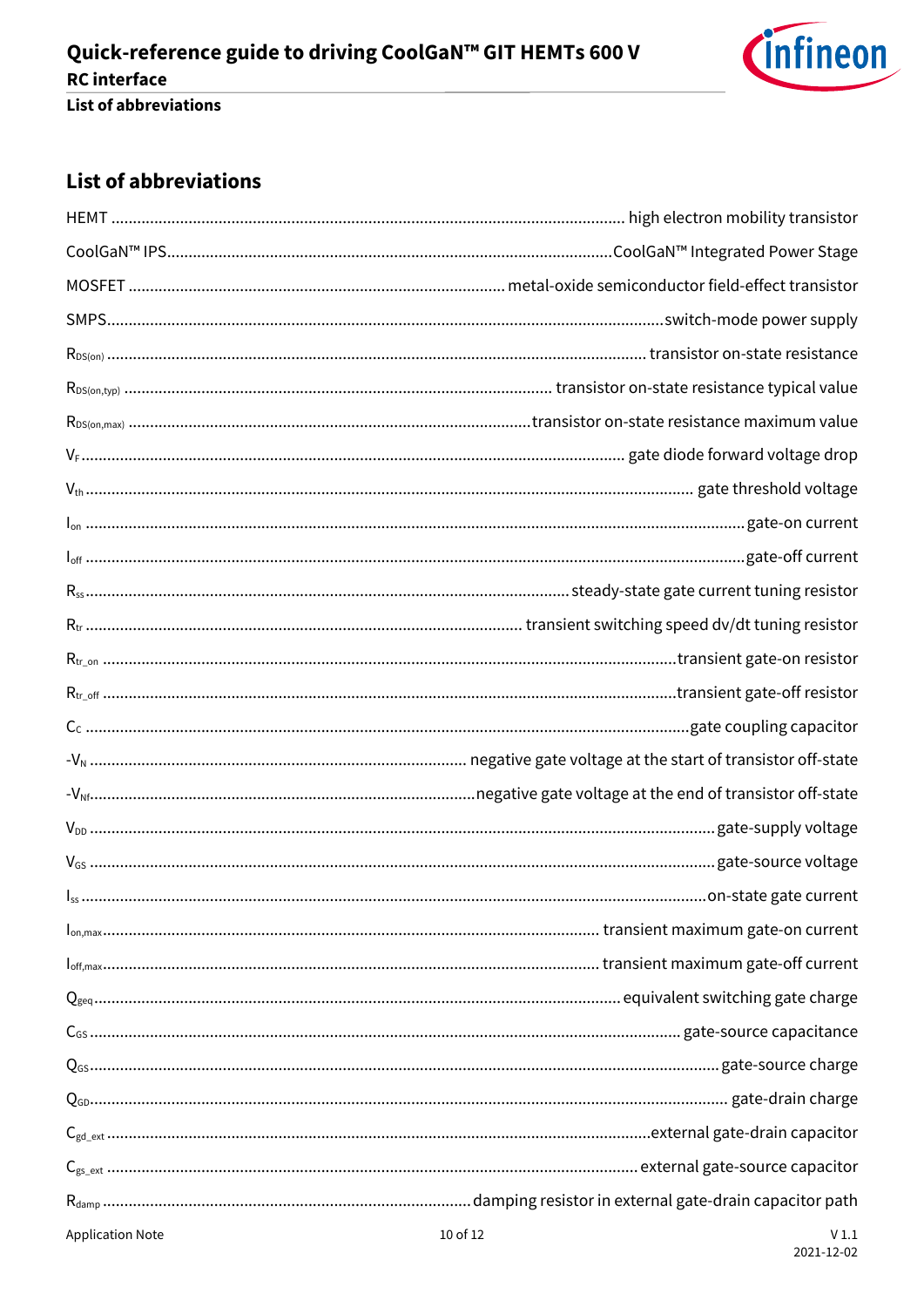

## <span id="page-10-0"></span>**Revision history**

| <b>Document</b><br>version | Date of release | <b>Description of changes</b>              |
|----------------------------|-----------------|--------------------------------------------|
| V <sub>1.0</sub>           | 2021-08-11      | First release                              |
| V <sub>1.1</sub>           | 2021-12-02      | Updated denomination of CoolGaN™ GIT HEMTs |
|                            |                 |                                            |